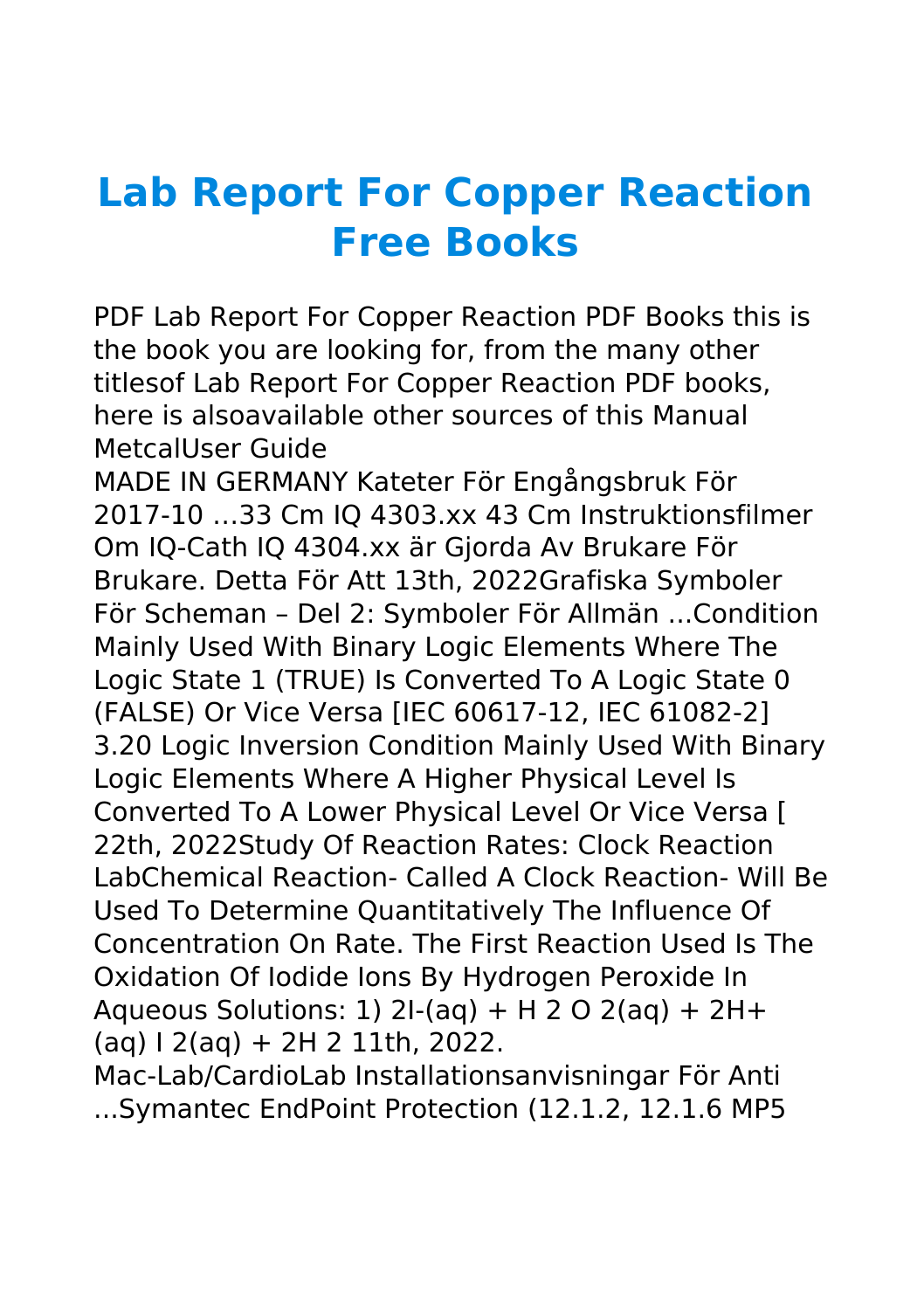Eller 14.0 MP1) Installationsöversikt Installera Endast Symant Ec EndPoint Protection I En Nätver Ksansluten Mac-La B/CardioLab-miljö. I En Nätverksansluten Miljö Måste Symantec EndP 5th, 2022Recommended Machining Parameters For Copper And Copper AlloysMit Einem Einsatzstahl Nach Untersuchungg []en Des DKI Und [KÖNI73] Werkstoff V C K C1 1c1.1 1-m C M/min N/mm² CuZn39Pb3 200 539 0 7886 400 521 0 7458 0,7886 2000 Automatenmessing 0,7458 M ²) Mm 1500 CuSn8P 200 1137 0,8211 Kupfer-Zinn-Legierung 400 1020 0 8059 (N/ M 0,8059 200 845 0 7561 Gg C / CuZn37MnAl2PbSi 0,7561 F T K Sondermessing 400 ... 17th, 2022Asm Specialty Handbook Copper And Copper AlloysAsm Specialty Handbook Copper And

Copper Alloys Related Files:

B895f0ac92bca2e98c705b8ebdd92d56 Powered By TCPDF (www.tcpdf.org) 1 / 1 14th, 2022.

COMEX Copper Futures (HG) And Copper Options (HX)Product Code HG Listed Contracts The Current Calendar Month, The Next 23 Calendar Months, And Any March, May, July, September, And December Falling Within A 60-month Period Beginning With The Current Month Settlement Method Deliverable Termination Of Trading Third Last Business Day Of The Contract Month 12th, 2022Guide Specification For Copper And Copper Alloy Building ...Systems (above And Below Ground), Air Conditioning And Refrigeration Piping Systems, Fuel Gas ... ASTM B 280 Seamless Copper Tube For Air Conditioning And Refrigeration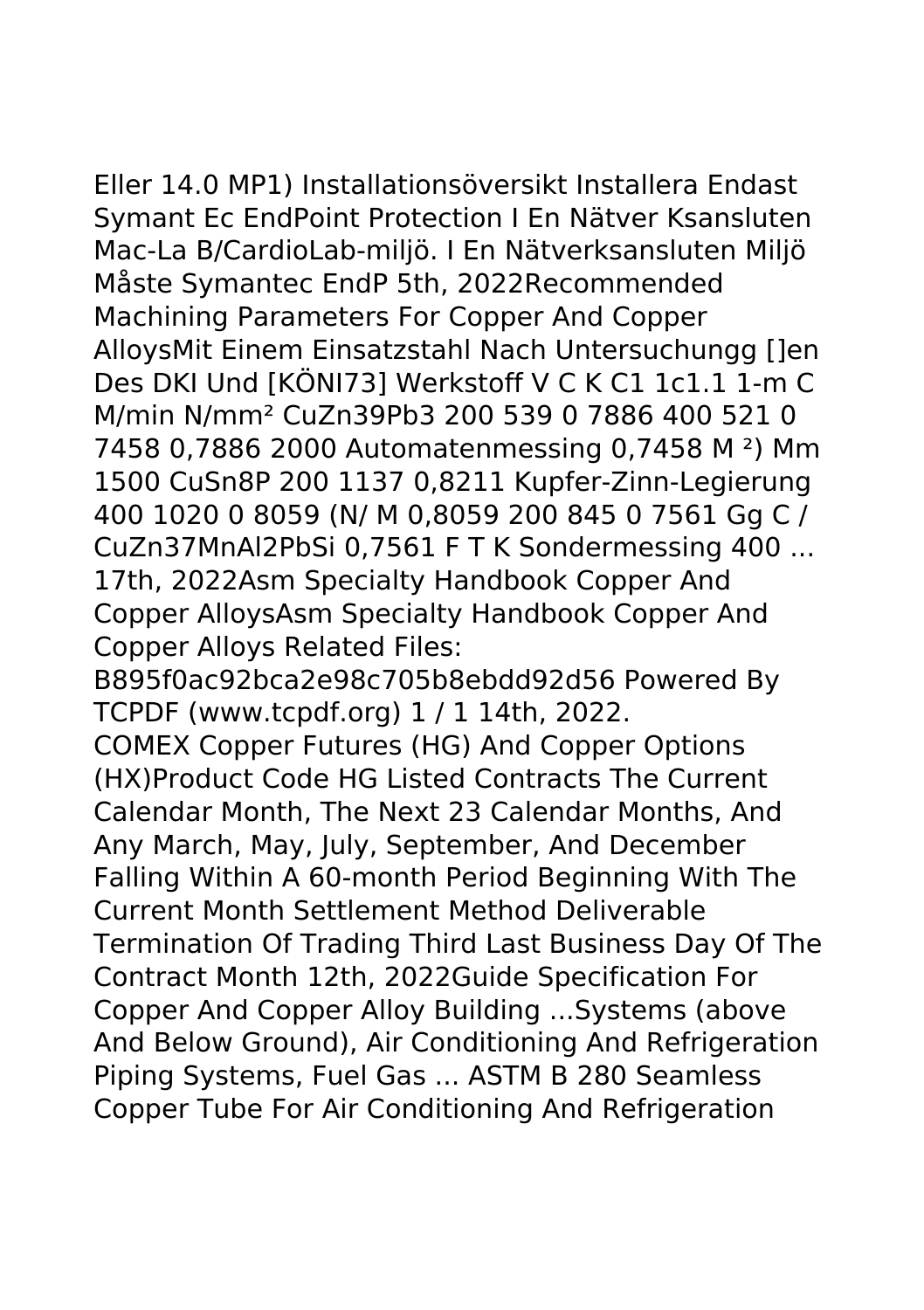Field Service. 5. ASTM B 306 Copper Drainage Tube (DWV). ... ASME B16.26 Cast Copper Alloy Fittings For Flared Copper Tubes. 8. ASME B16.29 Wrought Copper And Wrought Copper ... 12th, 2022Asm Specialty Handbook Copper And Copper Alloys | Www ...Casting Defects Handbook : Aluminium And Aluminium Alloys-David V. Neff 2011 Engineered Materials Handbook, Desk Edition-ASM International. Handbook Committee 1995-11 A Comprehensive Reference On The Properties, Selection, Processing, And Applications Of The Most Widely Used Nonmetallic Engineering

Materials. Section 1, General Information And ... 2th, 2022.

Specification For Copper And Copper-Alloy Bare Welding ...AWS A5.7/A5.7M:2007 An American National Standard Approved By The American National Standards Institute April 12, 2007 Specification For Copper And Copper-Alloy Bare Welding Rods And Electrodes 7th Edition Supersedes ANSI/AWS A5.7-84 Prepared By The American Welding Society (AWS) A5 Comm 21th, 2022Kennecott Copper Corporation, Utah Copper Division Records ...Construction Of The Garfield Smelter Began In 1905. (Arrington: Richest Hole, P. 47). To Formally Get The New Smelter Organized And Under Construction, The Garfield Smelting Company Was Incorporated On November 17, 1905, As A Subsidiary Of The American Smelting And Refining Co. (Utah Corporation 16th, 2022ASTM B 111/B 111M Copper And Copper-Alloy Seamless Tubes ...⚫ All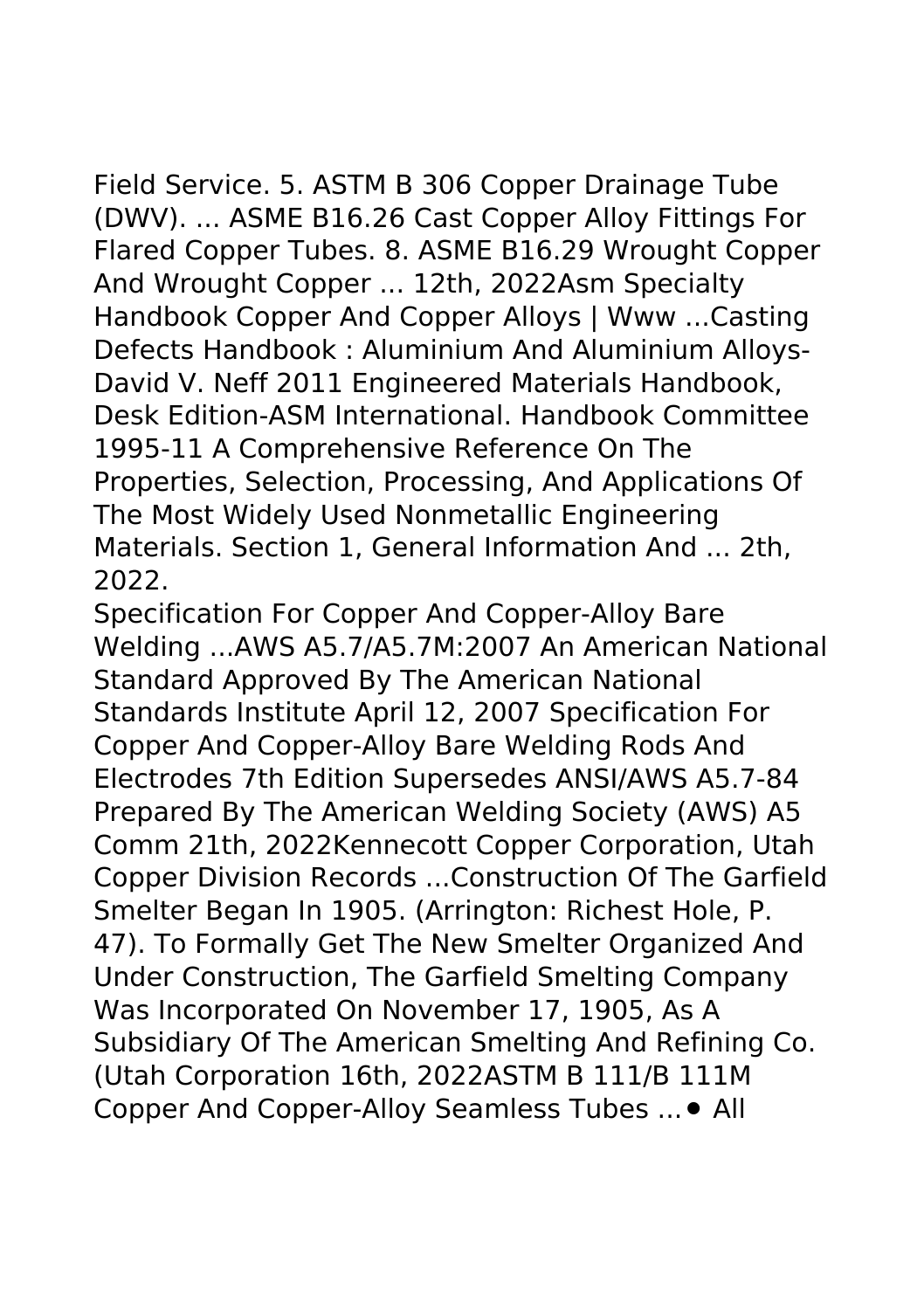Tubes Shall Be Supplied As Per Applicable ASTM B111 /B 111M Specification. ASTM B111 PHOTOS ASTM B111 C44300 Cooper And Brass Tubes ASTM B111 BRASS TUBES . CTSTUBES Professional Pipeline Supplier ... ⚫ ASTM 16th, 2022.

Thermo-Mechanical Simulations Of A Copper-to-Copper Direct ...Thermo-Mechanical Simulations Of A Copperto-Copper Direct Bonded 3D TSV Chip Package Interaction Test Vehicle Ah-Young Park1, Daniel Ferrone1, Stephen Cain1, Dae Young Jung1, Bruce T. Murray1, Seungbae Park1, Klaus Hummler2 1 State University Of New York At Bi 17th, 2022FIG. 41HCT COPPER-GARD COPPER TUBING SPLIT RING …Hinge Style Copper Spring Ring Hanger Author: Empire Industries Subject: Empire, 41HCT, Split Ring Hanger, Copper Tube, Hinge Design Keywords: Split Ring F & M Ring Standoff Hanger Extension Hanger Copper Tubing Coppergard Copper Epoxy Empire 41 41CT 41HCT Anvil 138R Anvil 5th, 2022Wrought Copper And Copper Alloy Solder-Joint Pressure ...PRODUCT DESCRIPTION: Copper Fittings, As Manufactured By A Copper Development Association Member, Per ASME B16.22. ASME B16.22 Establishes Specifications For Wrought Copper And Wrought Copper Alloy, Solder-joint, Seamless Fittings, Designed For Use With Seamless Copper Tube Conformi 14th, 2022. A Guide To Working With Copper And Copper AlloysIn

Proportion To The Amount Of Cold Work. Deep Drawing, Coining, Stretching, And Bending Are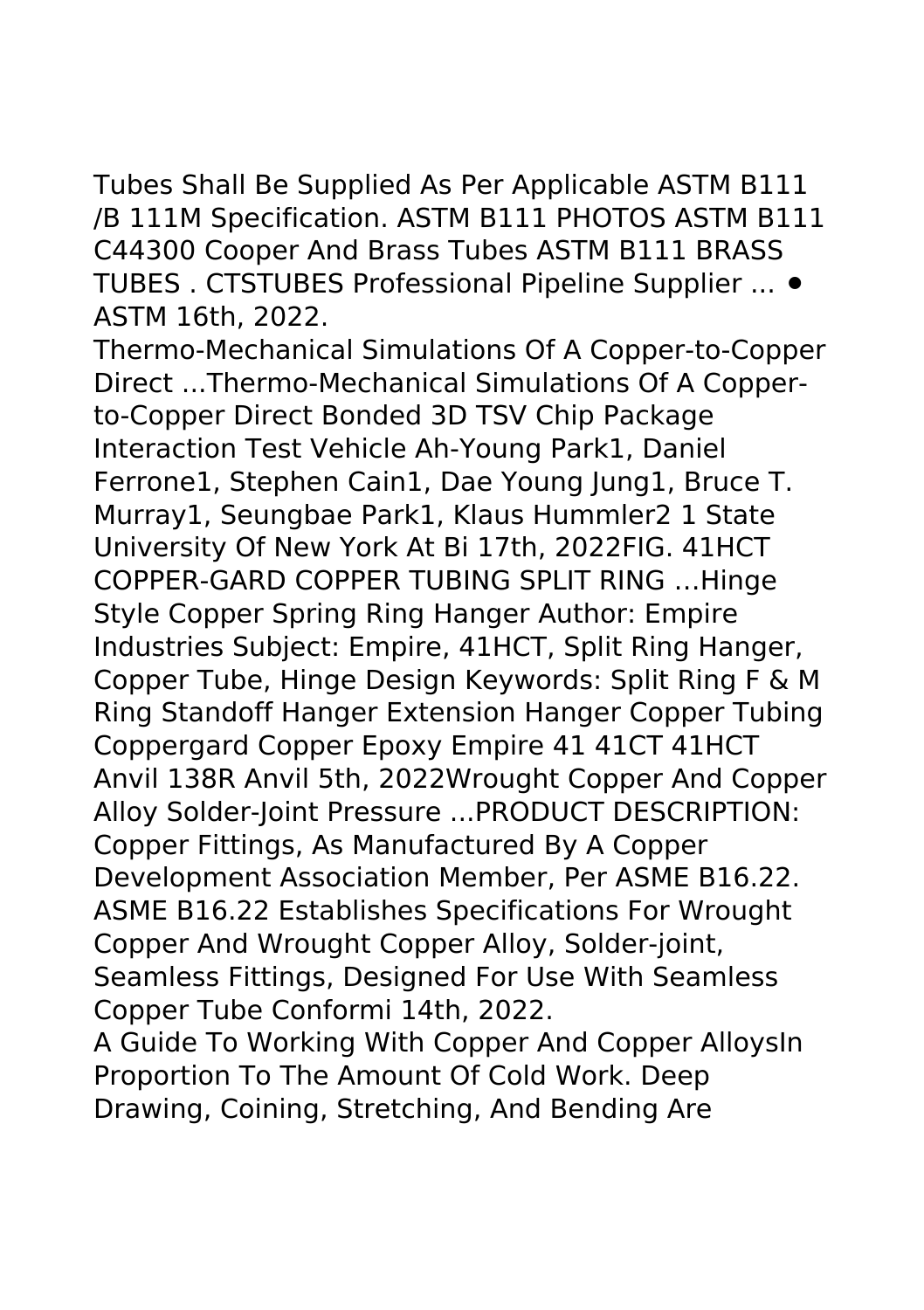Common Methods Used To Form Components Such As Bathroom Fixtures And Other Household Products. Cartridge Brass Reflects The Deep Drawing Characteristic Of That Alloy. Copper Nickel Tubes Are 26th, 2022COPPER NICKEL (CU-NI) MANUFACTURER, Copper Nickel …Tube Finned ASME SB359, ASTM B359, MILITARY MIL-T-22214 Tube U-Bend ASME SB395, ASTM B395 Tube Seamless ASME SB466, ASTM B466 / B469, MILITARY MIL-T-16420 FABRICATION PROPERTIES Soldering Excellent Brazing Excellent Oxyacetylene Welding Fair Gas Shielded Arc Welding Exce 12th, 2022Copper & Copper-Alloy Pipes, Fittings & FlangesMIL-T-16420K C70600 JIS H3300 C7060 Tensile Strength 300~380 N/mm 2 300~380 N/mm 2 MIN.290 N/mm MIN.260 N/mm2 300~380 N/mm2 MIN.280 N/mm MIN.38 L B/in MIN.275 N/mm Yield

Strength Min.105 N/mm2 - - Min.90 N/mm2 Min.105 N/mm2 \*\*Min.110 N/mm 2 \*\*\*MIN.13 Lb/in-Elongation MIN. 30% 2th, 2022.

CTS COPPER TUBING – GROOVED FITTINGS 22.04 Copper …CTS Fittings For Use With Style 606 Copper Connection Couplings Or Style 641 Vic-Flange Adapters. Fittings Are Full Flow, Standard Radius Wrought Copper Supplied Roll Grooved Or Bronze Castings With "as Cast" Grooves. C 26th, 2022Standard Specification For Copper And Copper-Alloy …Annual Book Of ASTM Standards Form A Part Of This Specifi-cation To The Extent Referenced Herein: 2.2 ASTM Standards: 4 B 153 Test Method For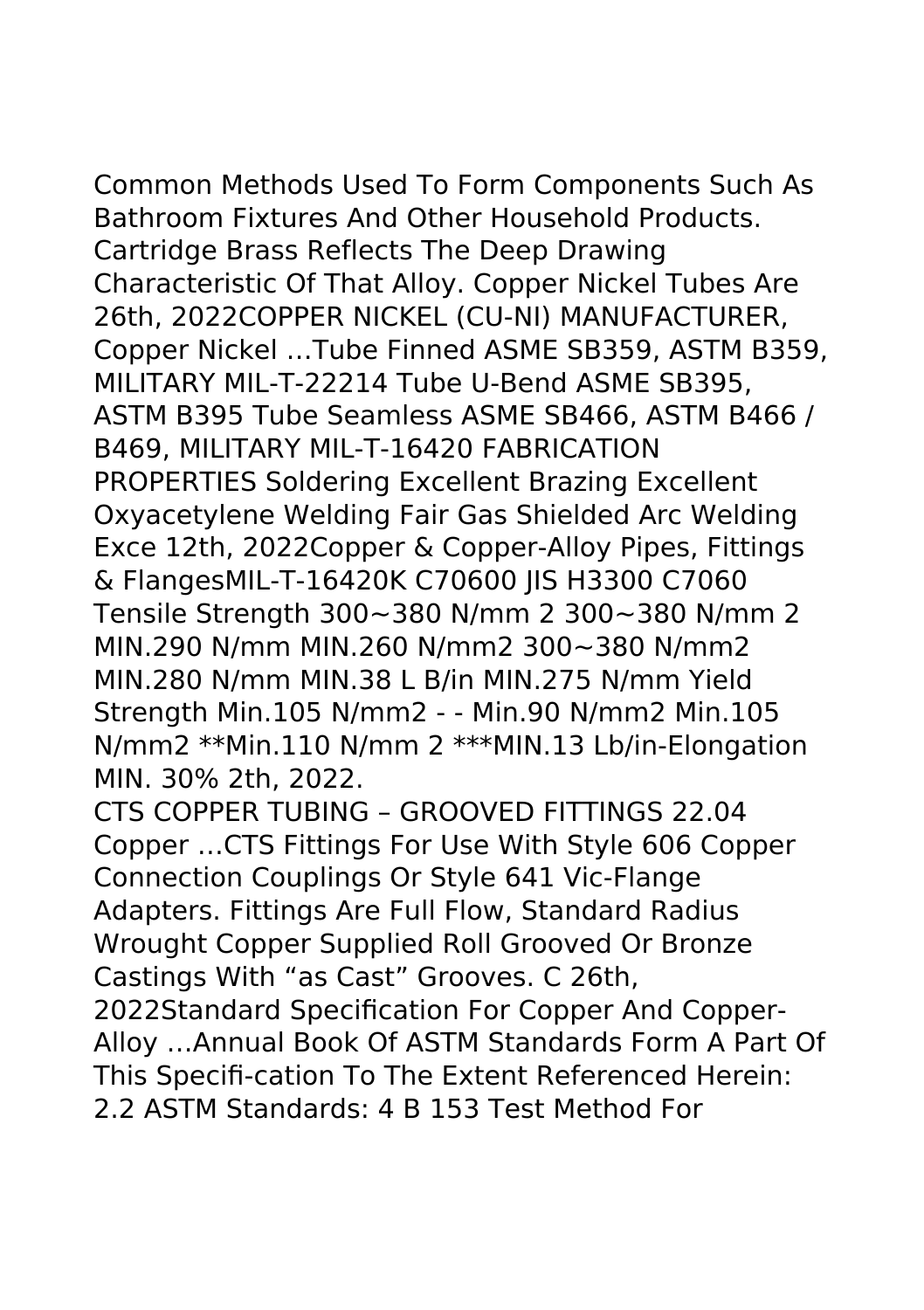Expansion (Pin Test) Of Copper And Copper-Alloy Pipe And Tubing B 154 Test Method For Mercurous Nitrate Test For Copper And Copper Alloys B 170 Specification 26th, 2022Copper Tools Accessories Copper Field Plugs – Tool-Free ...Conformance EIA/TIA 568A/B Wiring Standards, ISO/IEC 11801:2002, EIA/TIA 568B.2.1:2002, RoHS; ANSI/TIA-568.0-D Standard Of 18th, 2022.

Olympic P/N 711, Tinned Copper Flat Braid Tinned Copper ...Olympic P/N 711, Tinned Copper Flat Braid Tinned Copper Flat Braid A Woven Braid, Composed Of Tinned Copper Strands, Which Is Rolled Flat At Time Of Manufacture To A Specific Width Depending Upon Construction. Applications: Flat Braid Is Usually Employed For Its Current Carrying Capacity An 3th, 2022Olympic P/N 706, Tinned Copper Flat Braid Tinned Copper ...Olympic P/N 706, Tinned Copper Flat Braid Tinned Copper Flat Braid A Woven Braid, Composed Of Tinned Copper Strands, Which Is Rolled Flat At Time Of Manufacture To A Specific Width Depending Upon Construction. Applications: Flat Braid Is Usually Employed For Its Current Carrying Capacity An 25th, 2022Olympic P/N 705, Tinned Copper Flat Braid Tinned Copper ...Olympic P/N 705, Tinned Copper Flat Braid Tinned Copper Flat Braid A Woven Braid, Composed Of Tinned Copper Strands, Which Is Rolled Flat At Time Of Manufacture To A Specific Width Depending Upon Construction. Applications: Flat Braid Is Usually Employed For Its Current Carrying Capacity An 23th,